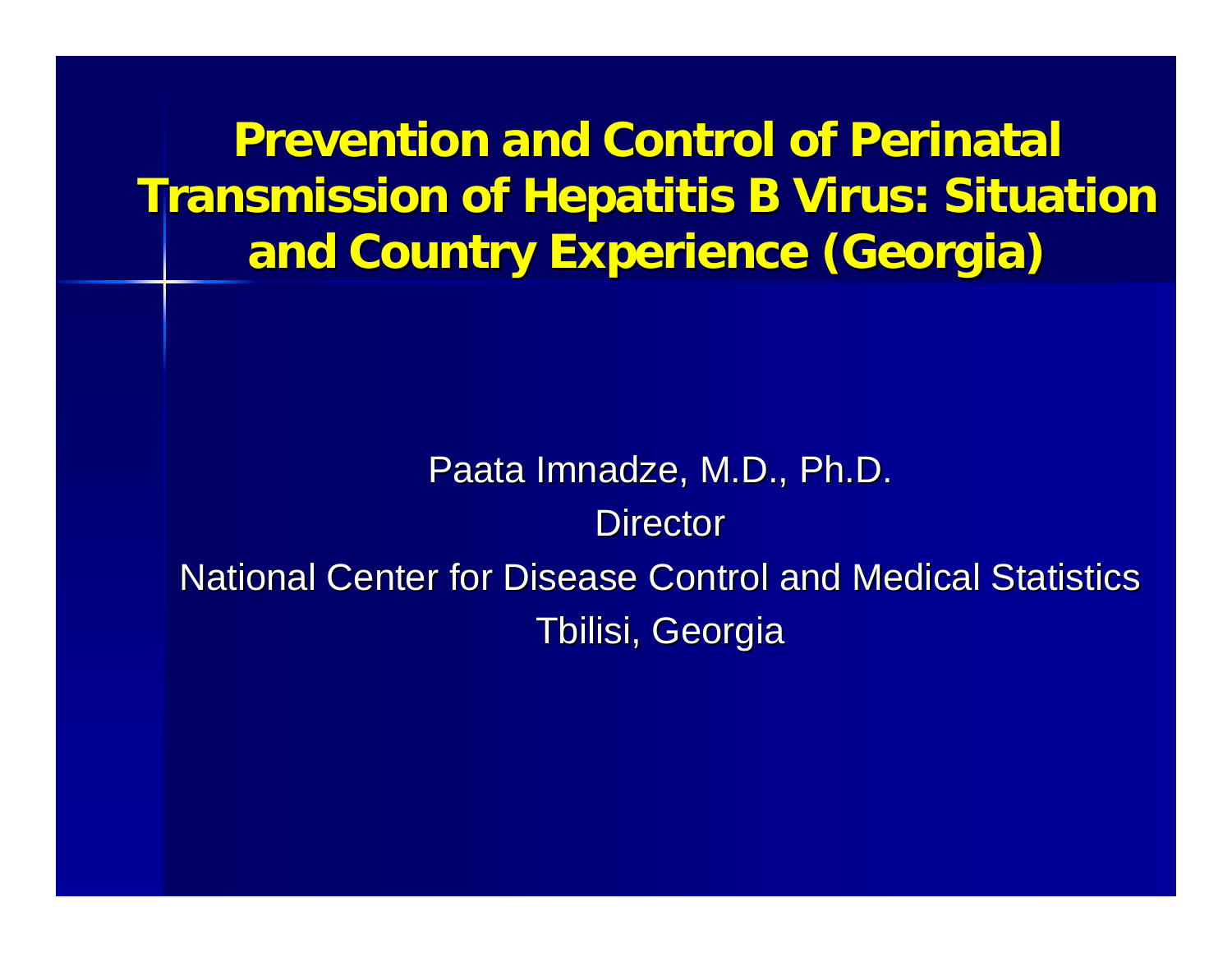# **HBsAg Carrier in Blood Donors (State Programme Programme)**

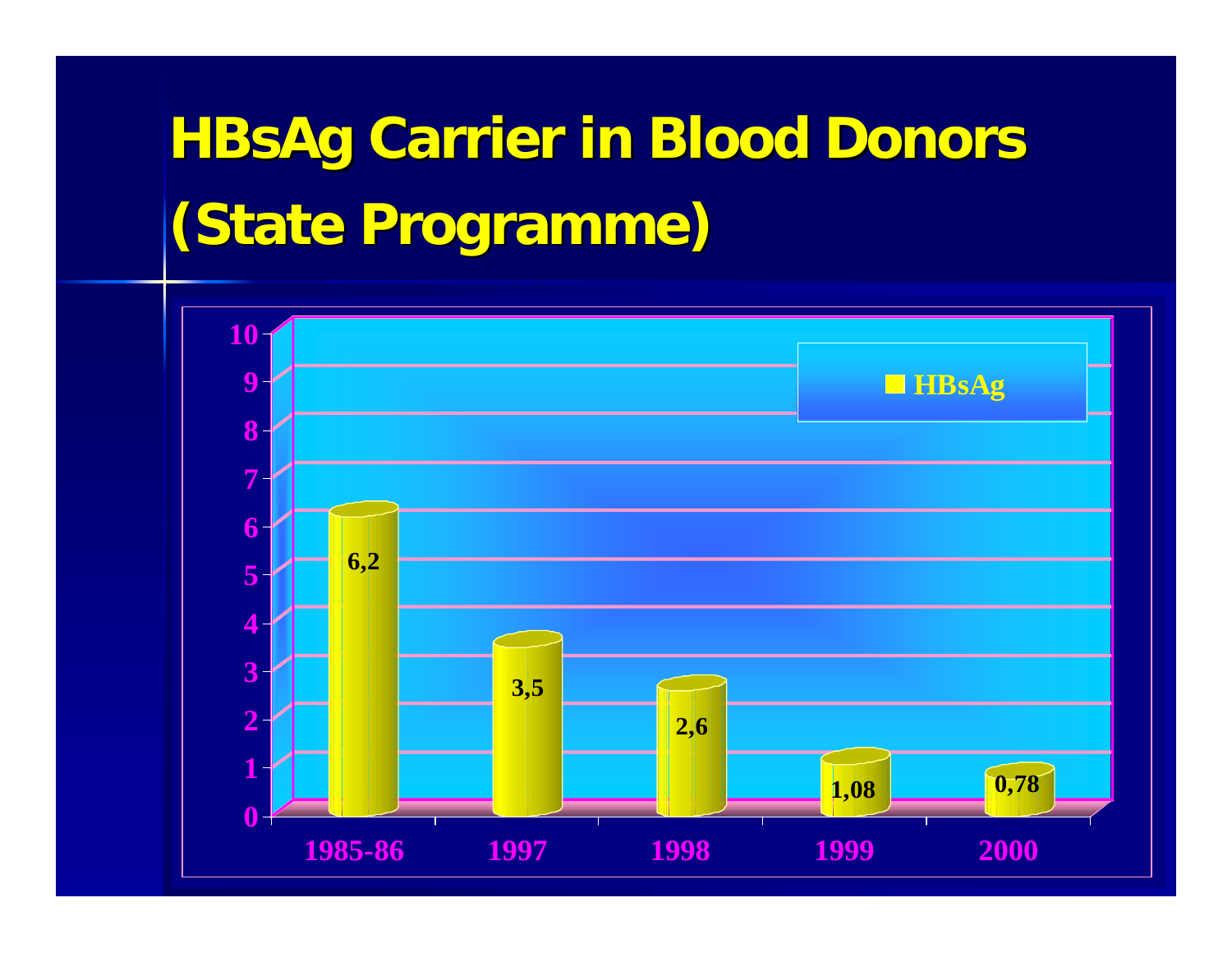#### **HBV Prevalance Prevalance Data, High Risk Groups, 2000; population 2002; pregnant 2003 pregnant 2003-04 (1 district) 04 (1 district)**

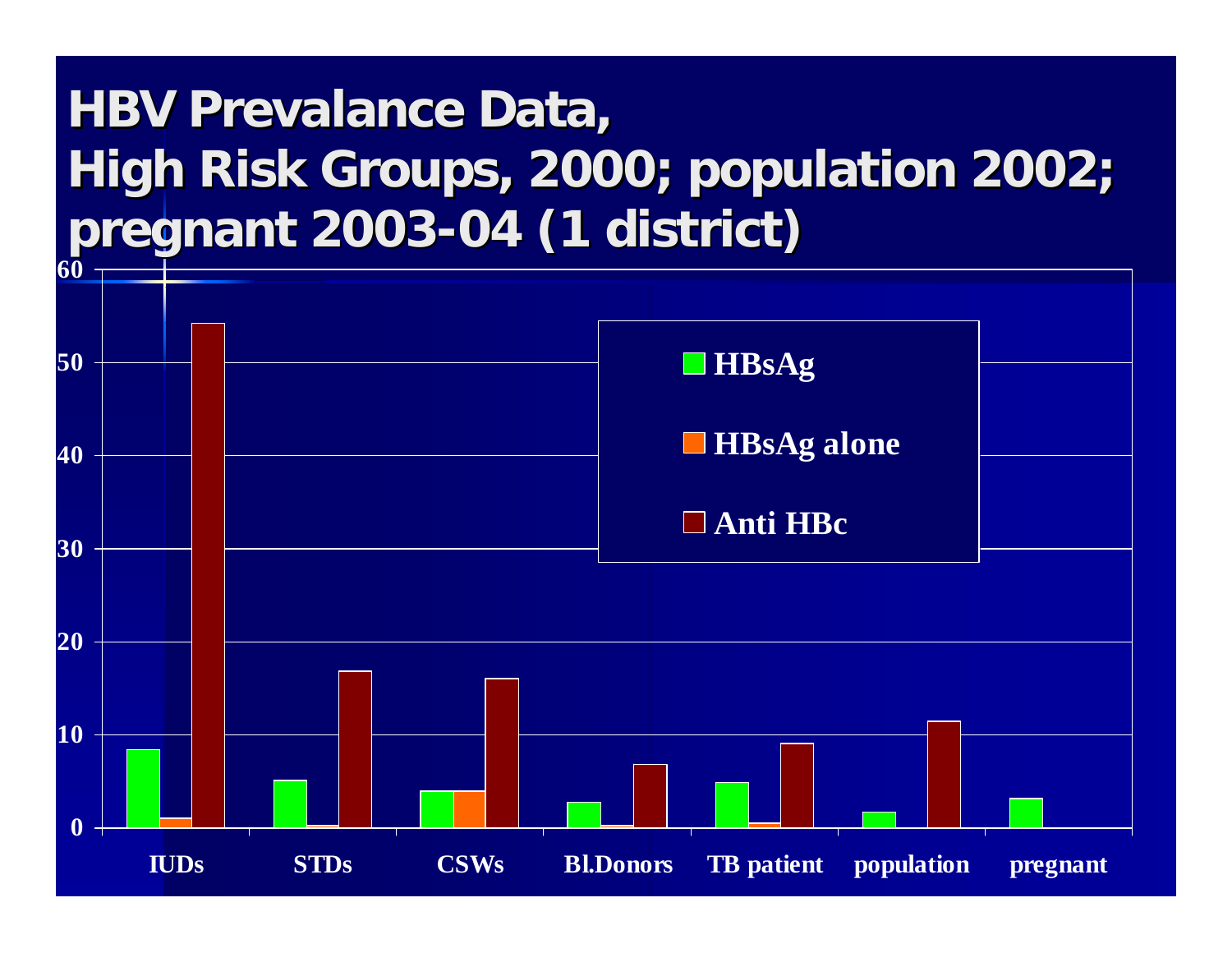**Introduction of HepB Vaccination in Georgia Vaccination in Georgia**

- **Vaccination against Hepatitis B was introduced in Georgia in 2000 (supported by USAID/UNICEF) by USAID/UNICEF);**
- **Georgia received GAVI support in 2002;**
- **At the beginning vaccine was given at 2, 3 and 8 months of age and 8 months of age;**
- **According to the new vaccination schedule (June 2003) (June 2003), vaccine is given in 0 vaccine is given in 0 -12 hours, 12 hours, 2 and 4 months of age from September 2 and 4 months of age from September 2003;**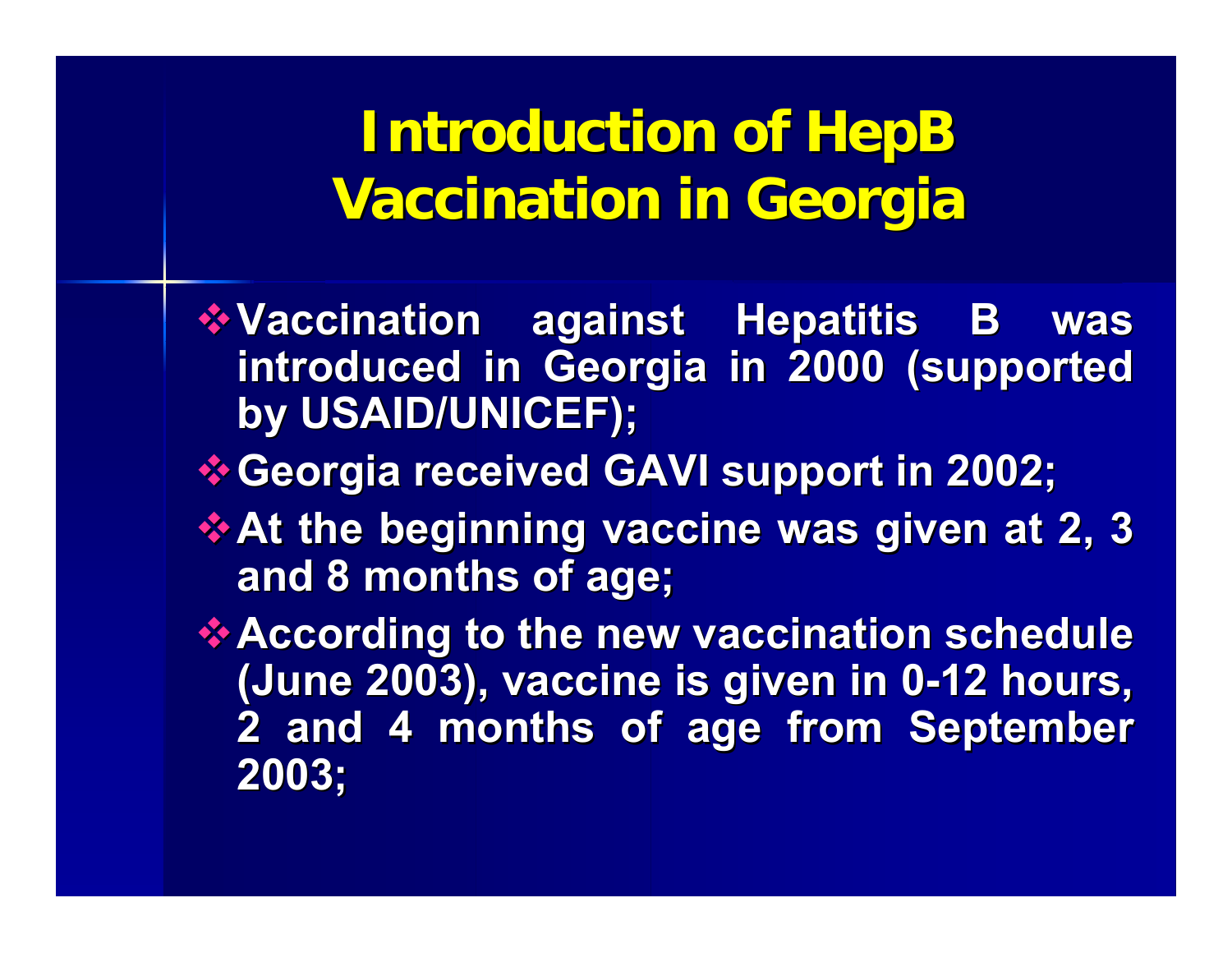#### **Incidence Rate of Hepatitis B in Children up to 5 years of age up to 5 years of age Georgia 1996 Georgia 1996-2005 (per 100 000) 2005 (per 100 000)**

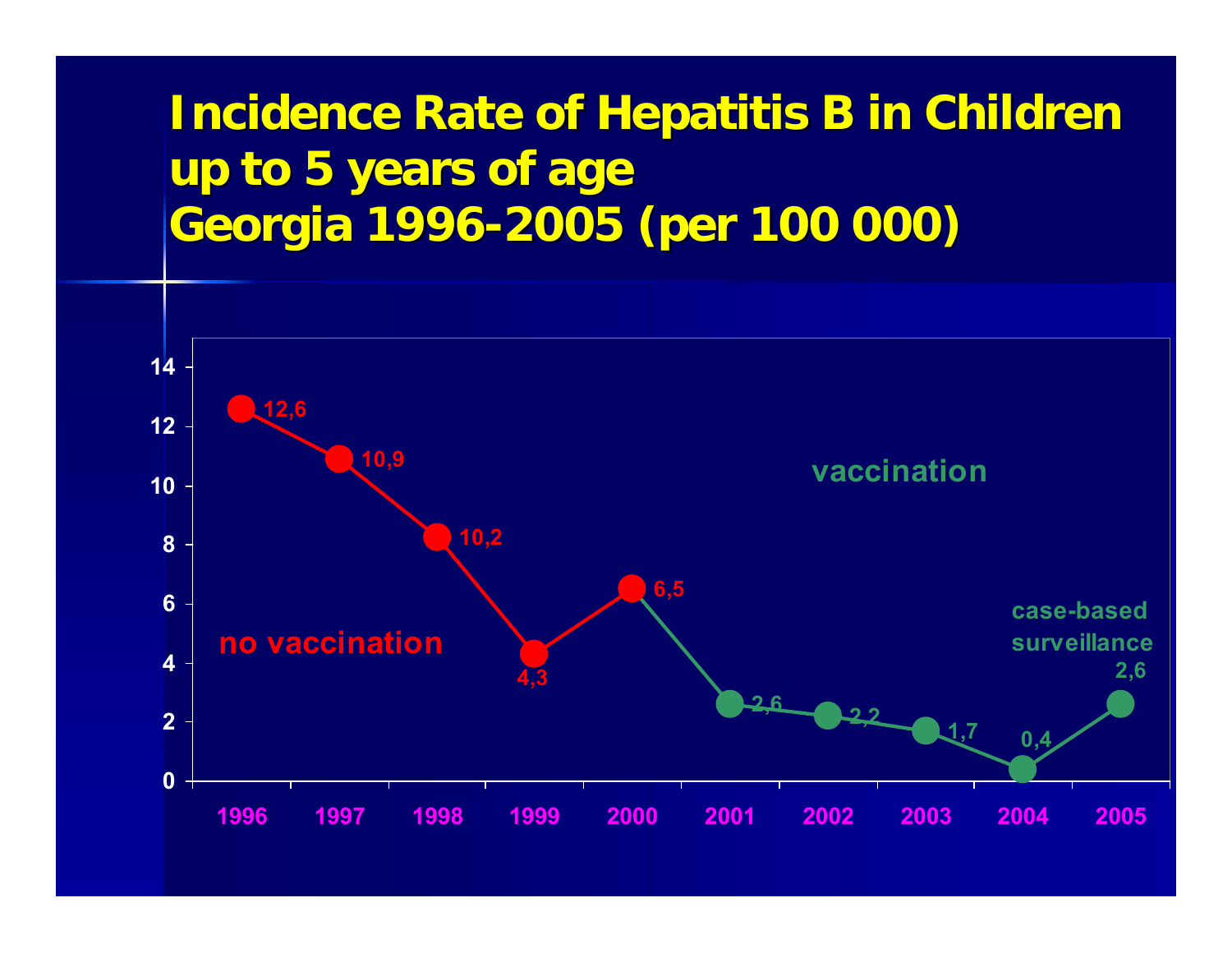#### **HepB1-HepB3 Vaccination Coverage 2000-2005**

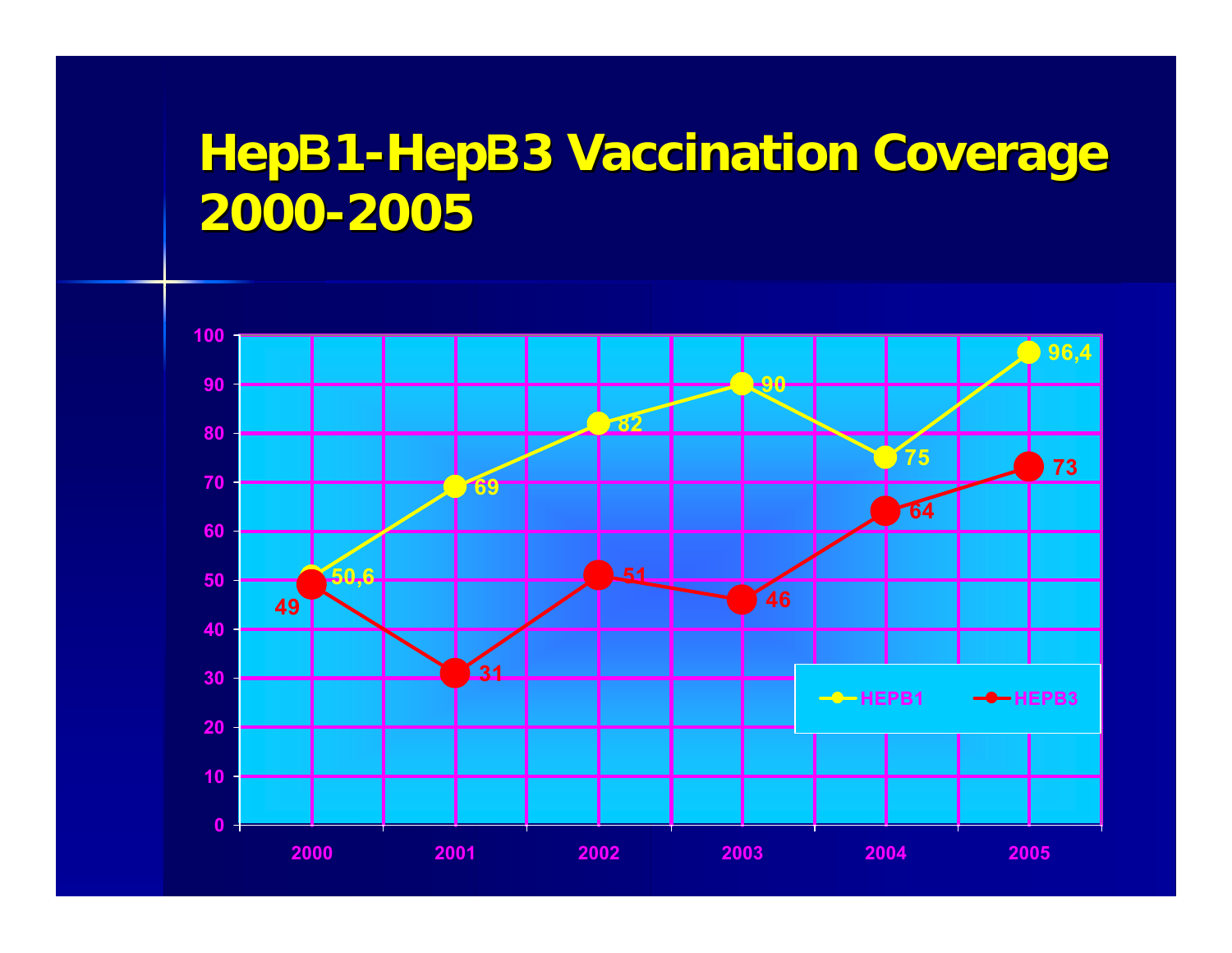#### **Percentage of HepB1 Timely (0-24 hrs) and Late Vaccinated Children, and Late Vaccinated Children, Georgia, 2005 Georgia, 2005**

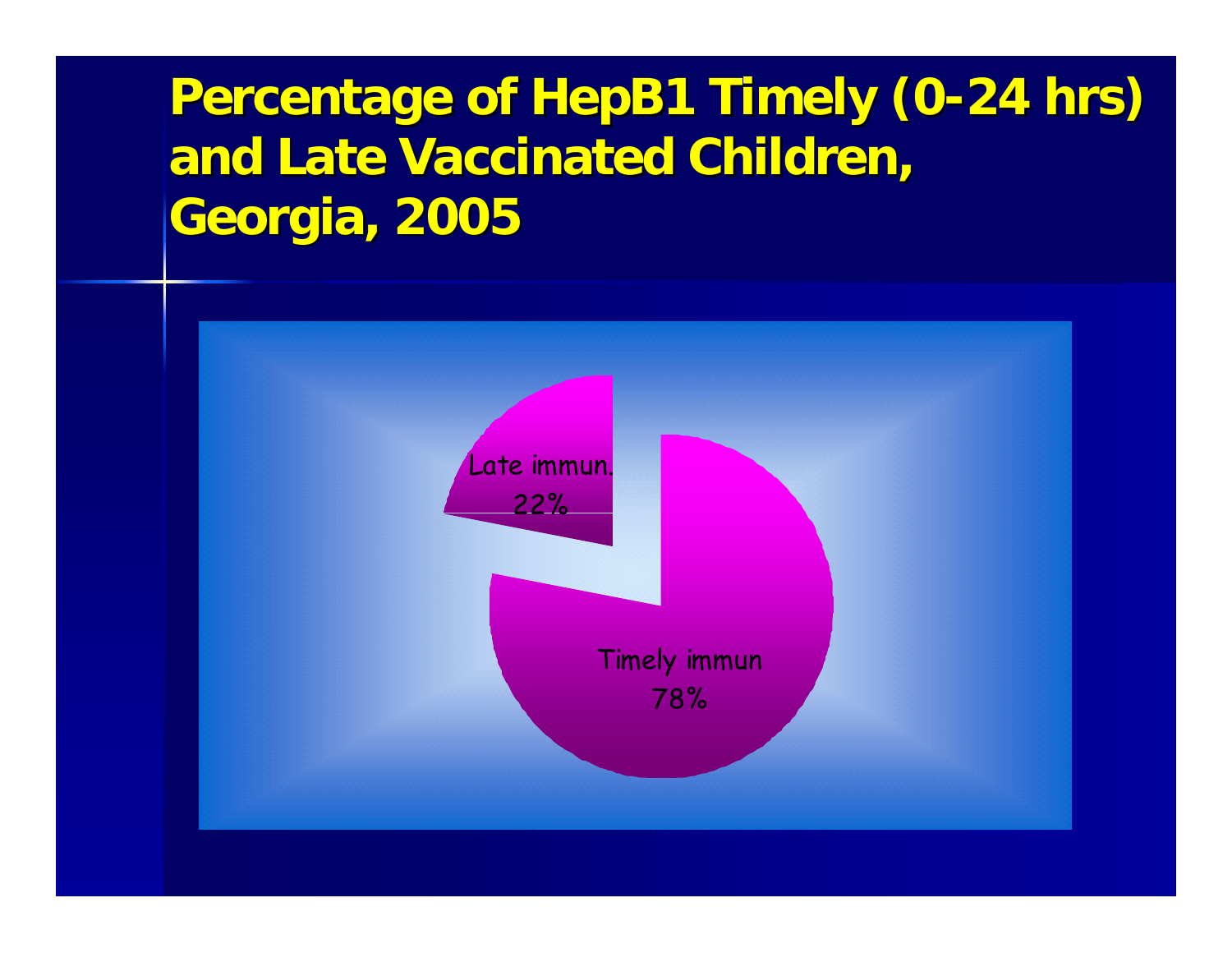### **HepB Vaccination Drop-Out Rates Georgia, 2004 Georgia, 2004-2005**

|      | HepB1-<br>HepB3/HepB1 | HepB2-<br>HepB3/HepB2 |
|------|-----------------------|-----------------------|
| 2004 | 42%                   | 17%                   |
| 2005 | 29%                   | $\ket{11,7\%}$        |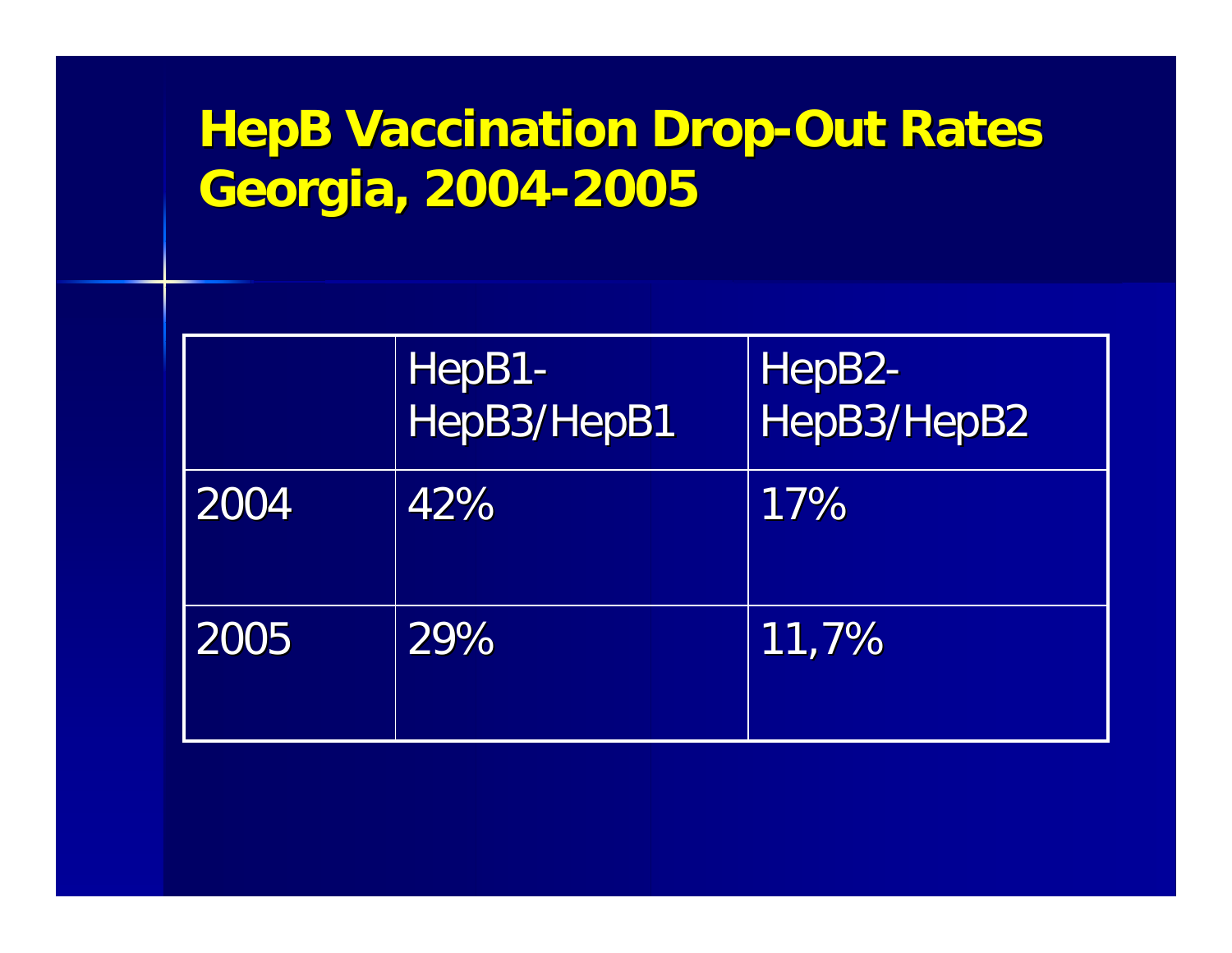#### **Factors Interfering Immunization Process Process**

- **Doctors do not consider Hepatitis B as a serious childhood problem;**
- **Doctors (neuropathologists, pediatricians, homoeopathists) and parents distrust the new vaccine and consider it as unsafe;**
- **Misinterpretation of contraindications and adverse events;**
- **Non-professional "anti-vaccination" publications in newspapers and magazines;**
- **Some problems related to the management during the transition period of Health Care from centralized to decentralized system;**
- **Imperfect data of target population**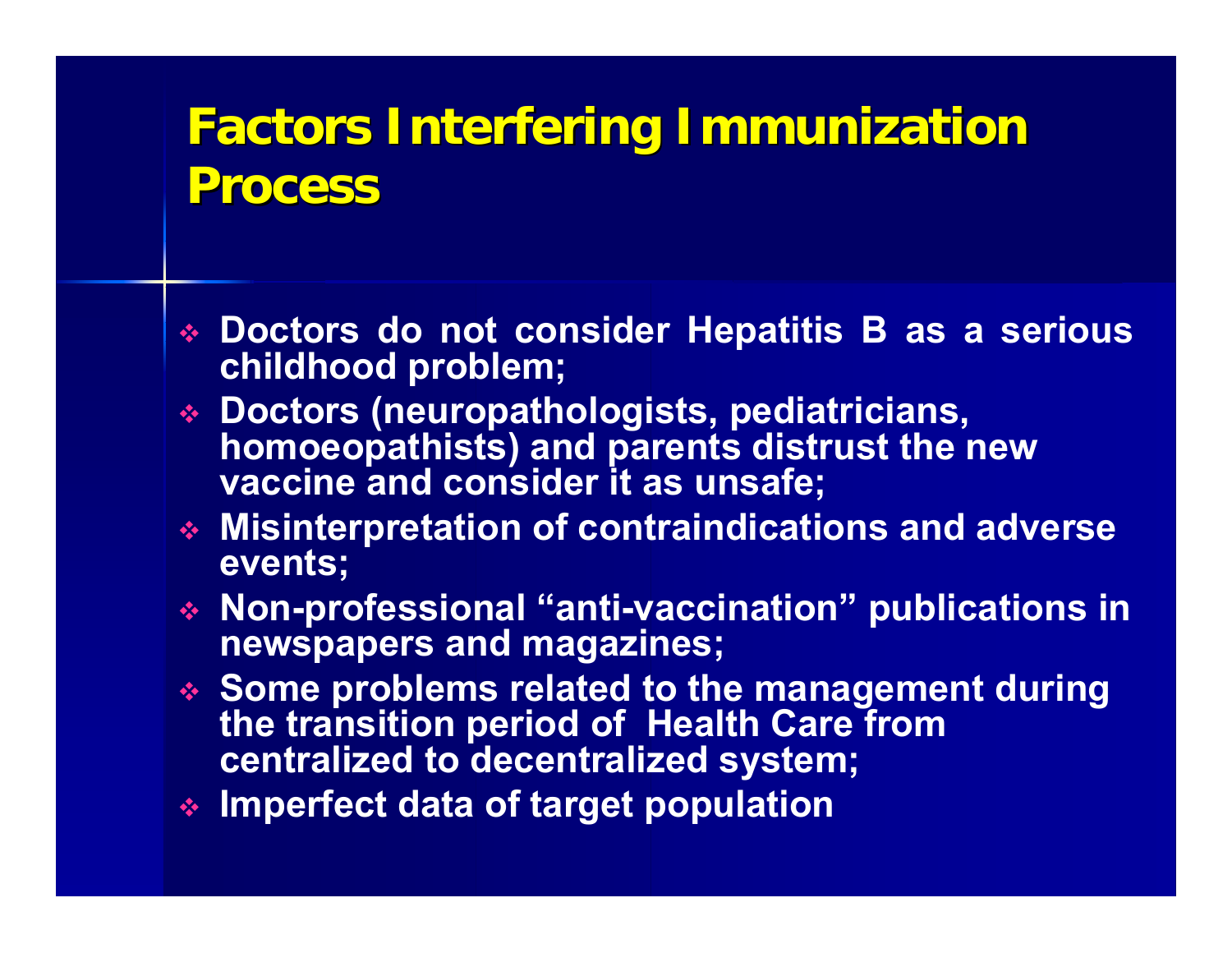#### **BCG and HepB1 Vaccination Monitoring in Maternity Hospitals Monitoring in Maternity Hospitals**

- $\textcolor{red}{\bullet}$  In summer of 2005, monitoring of HepB **vaccination monitoring was carried out in all maternity hospitals (total 89) in Georgia, supported by UNICEF; supported by UNICEF;**
- **The data for year 2004 and 6 months of The data for year 2004 and 6 months of 2005 were collected; 2005 were collected;**
- **The evidence for the monitoring was based The evidence for the monitoring was based on the differences between the vaccination coverage of HepB birth dose (75%) and BCG (91%), which are given in maternity BCG (91%), which are given in maternity hospitals hospitals**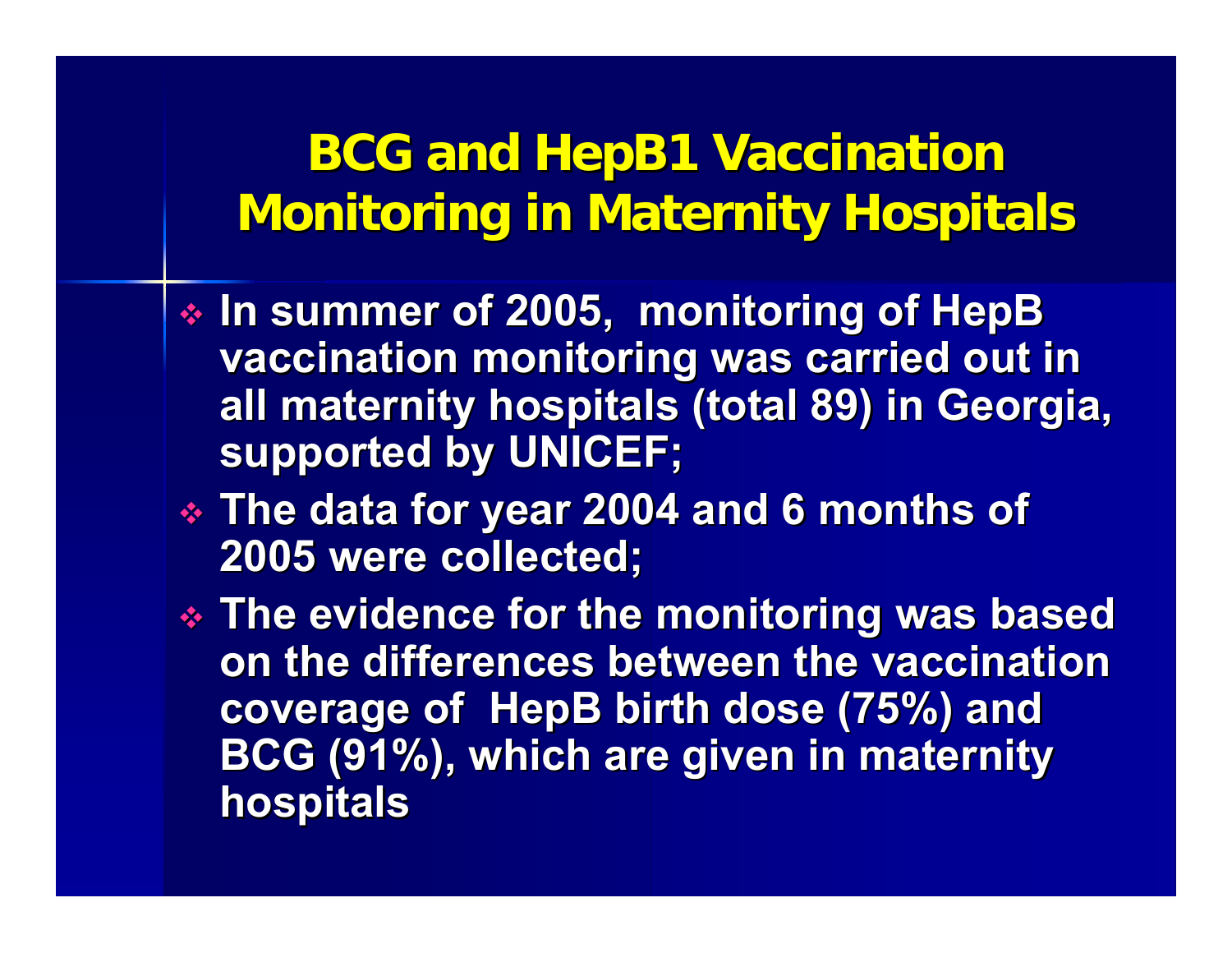#### **Comparison of Observed and Reported Data Related with BCG and HepB1 Vaccination HepB1 Vaccination**

|             | <b>Number of newborn in</b><br>maternity hospitals | <b>HepB</b> | <b>BCG</b> |
|-------------|----------------------------------------------------|-------------|------------|
| 2004        | <b>Observed - 44 876</b>                           | 36 358      | 39 240     |
|             |                                                    | 81%         | 87%        |
|             | <b>Reported - 45 193</b>                           | 34 844      | 39 21 2    |
|             | <b>NCDC</b>                                        | <b>77%</b>  | 87%        |
| 2005        | <b>Observed - 22 187</b>                           | 18 268      | 20 483     |
| $(6$ month) |                                                    | 82%         | 92%        |
|             | <b>Reported - 22 095</b>                           | 17 370      | 20 005     |
|             | <b>NCDC</b>                                        | 78%         | 90.5%      |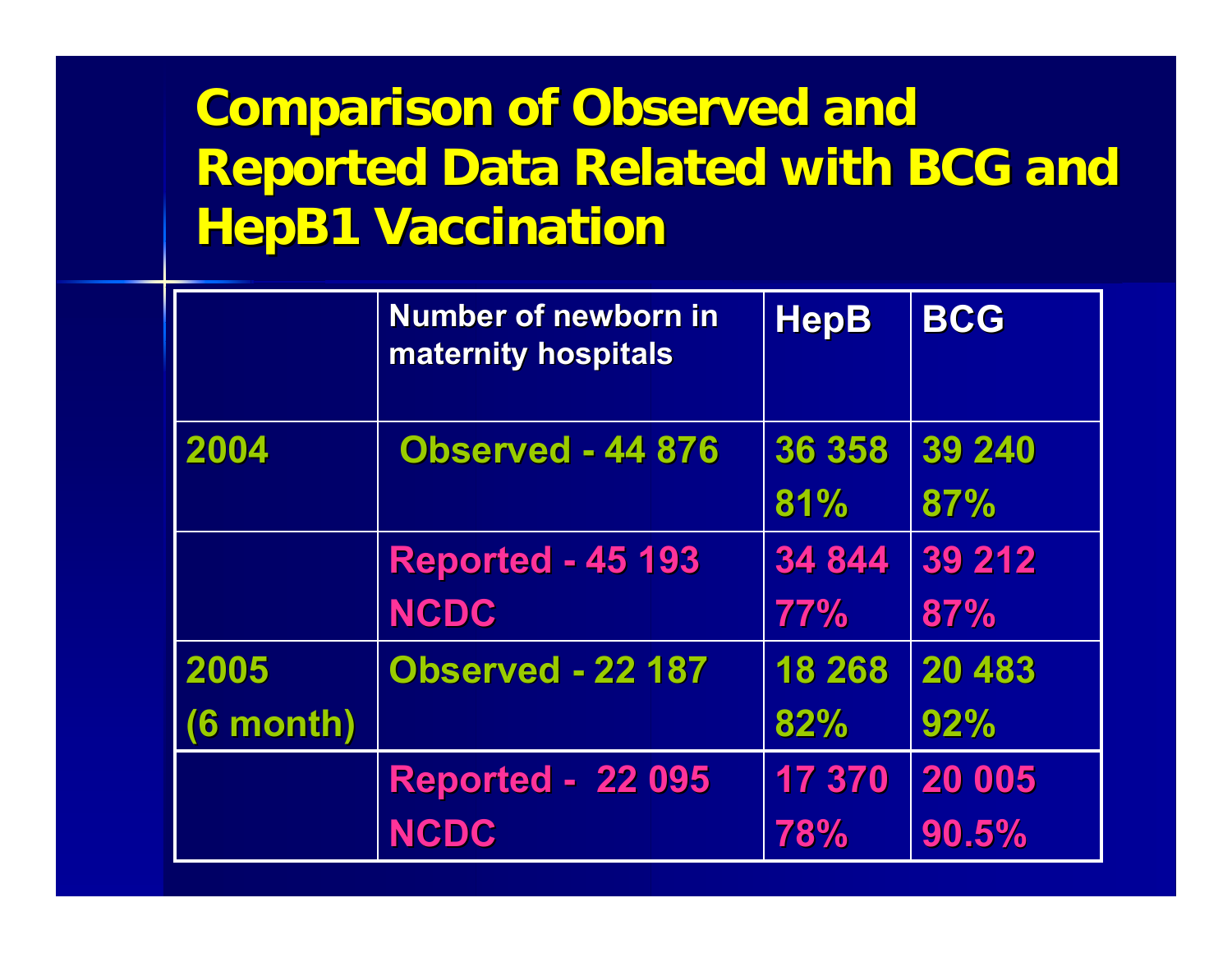## **Conclusions Conclusions**

- According to the monitoring data, one of<br>the reasons related with low coverage of<br>HepB vaccination is imperfect data<br>reported from maternity hospitals to the<br>Centers of Public Health;
- **Most doctors do not vaccinate newborns with HepB due to their hospitalization in** children's hospitals, although at the<br>same time, this reason does not **influence on the BCG coverage in the same maternity hospital**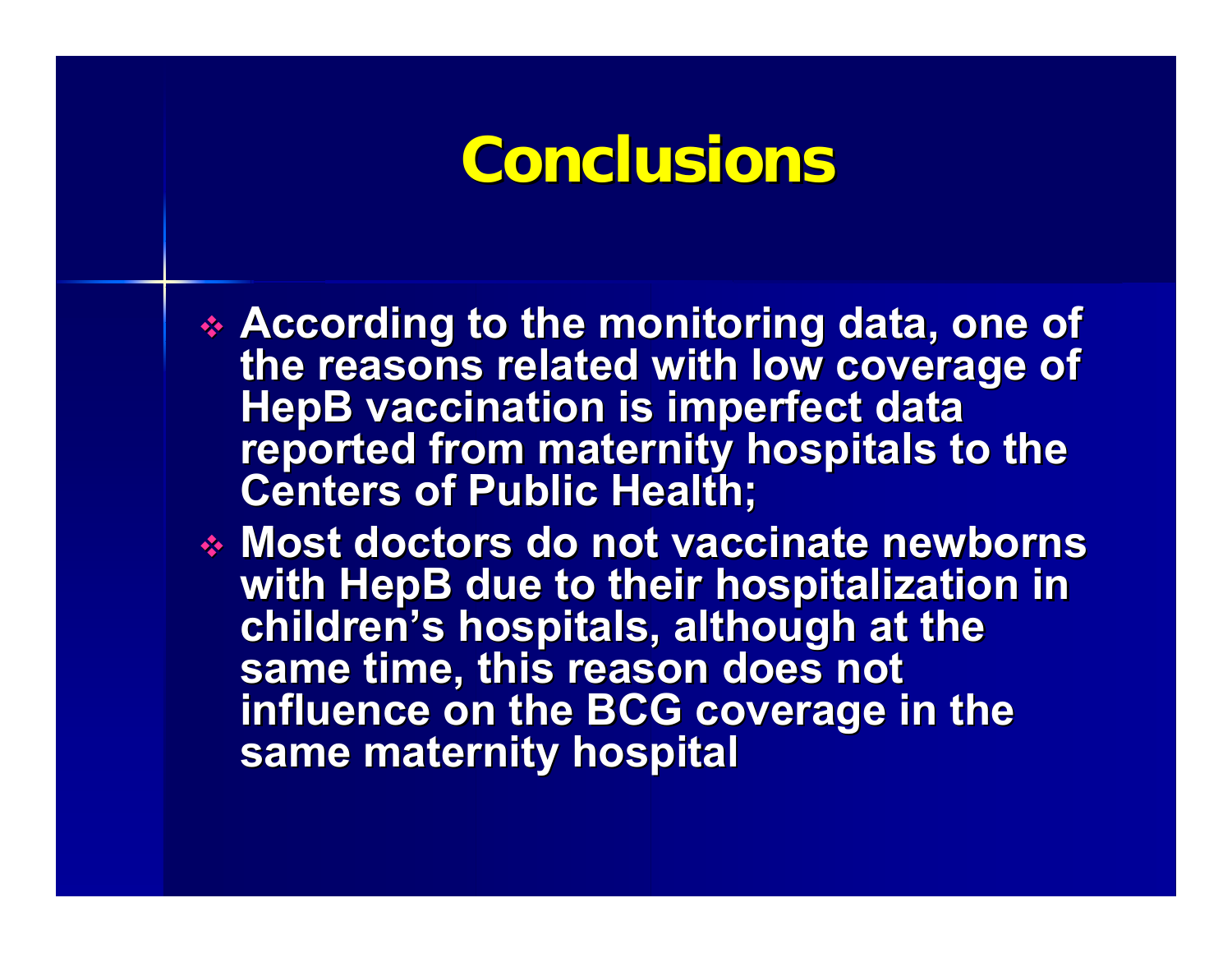#### **Main Reasons Interfering HepB Vaccination in Maternity Hospitals**

| <b>Acute disease with clinical</b><br>symptoms   | 76% |
|--------------------------------------------------|-----|
| <b>False contraindications</b>                   | 50% |
| <b>Refusal from parents</b>                      | 40% |
| <b>Refusal from doctors</b>                      | 12% |
| <b>Mass-media influence</b>                      | 17% |
| Shortage of vaccine (last two<br>months in 2004) | 72% |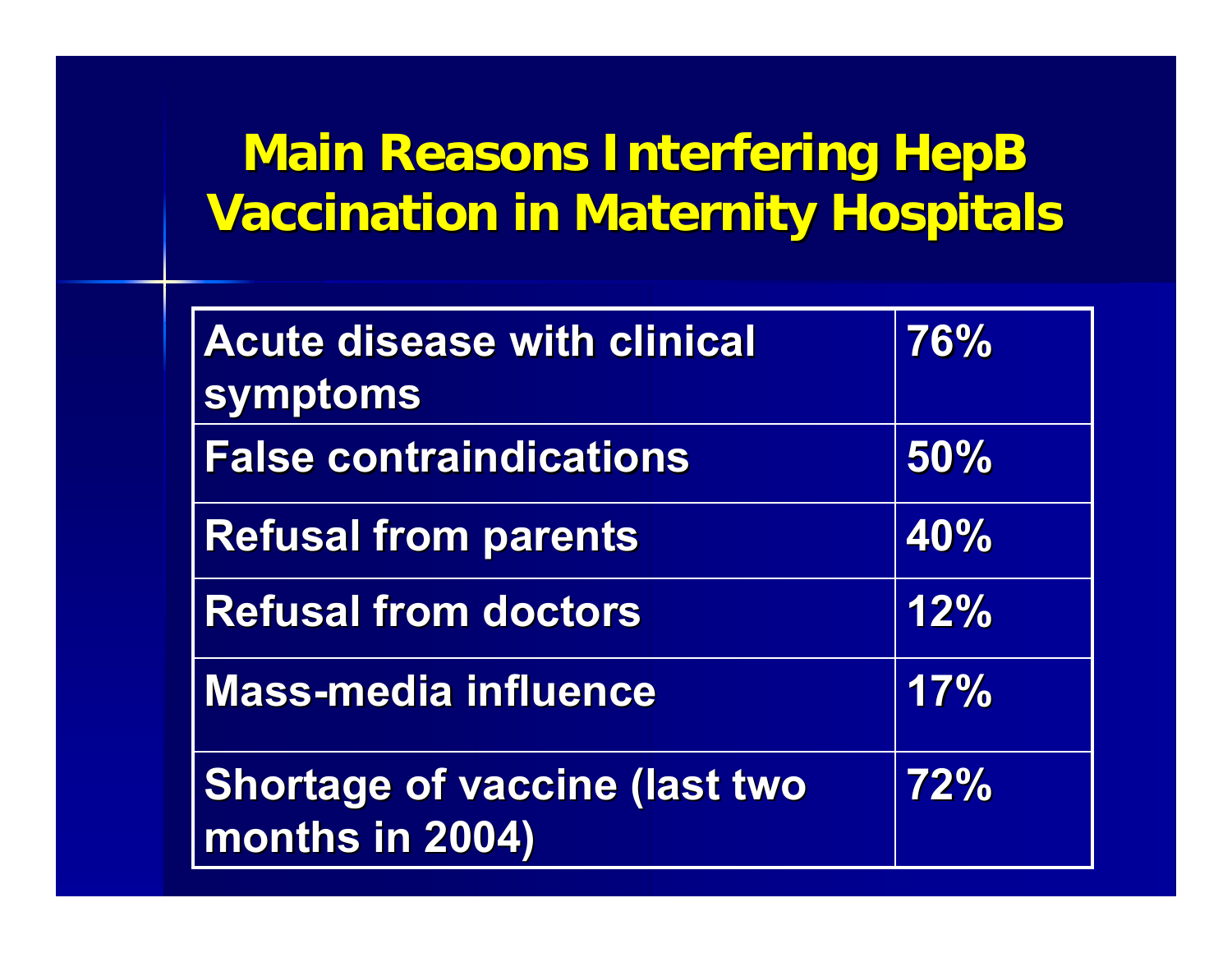**Health Conditions Considered as a Contraindications for HepB Vaccination in Maternity Hospitals Vaccination in Maternity Hospitals**

- **CNS pathology, convulsions, birth injury; CNS pathology, convulsions, birth injury;**
- $\textcolor{red}{\ast}$  Low weight, prematurity;
- $\boldsymbol{\ast}$  Asphyxia, pulmonary atelectasis;
- **Down's syndrome; s syndrome;**
- $\textcolor{red}{\bullet}$  Harelip, cephalocele;
- $\boldsymbol{*}$  Anemia, hemolytic disease, AIDS, syphilis;
- **Contact with influenza, use of corticosteroids Contact with influenza, use of corticosteroids**